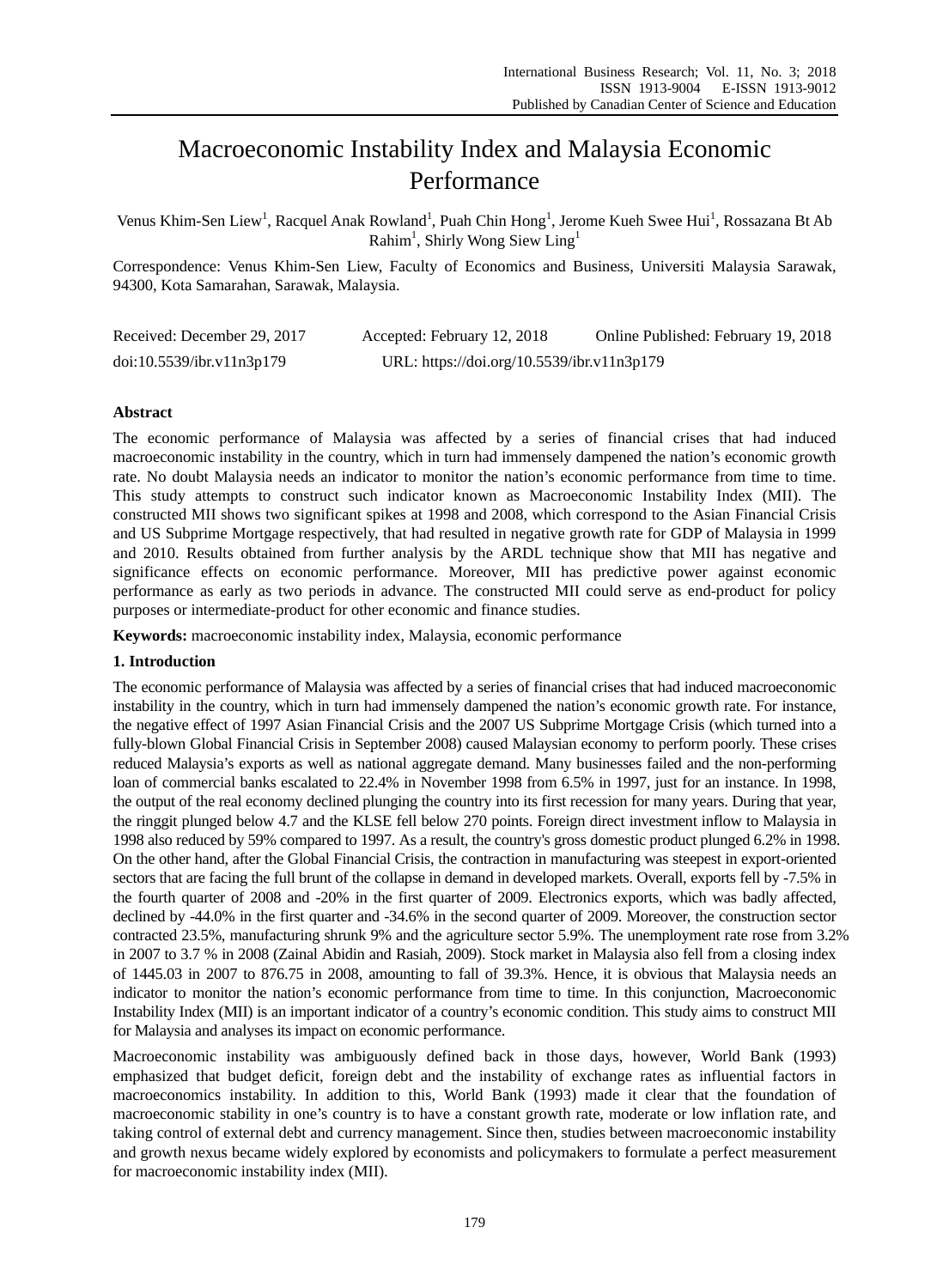## 2. Literature Review

Many economists argued chronic macroeconomic instability can put a damper to a sustainable growth. Previous literatures have put a lot of effort to estimate and explain macroeconomic instability proxies against economic growth. In the literature, there are several potential determinants of macroeconomic instability, for instance, inflation rate, budget deficit, trade deficit, unemployment, exchange rate, external debt and interest rate. The aforementioned factors create constraint to the economic growth. Nonetheless, early studies for instance Fosu (1992), Ghura and Grennes (1993), and Ramey and Ramey (1994) attempted to construct macroeconomic instability index using single variable. Using single index for macroeconomic instability, Fosu (1992) examines the role of export instability in the economic growth of African countries. The results showed that export instability had negative and significant effects on Non-African LDCs over the 1970-1986 period, but the negative effects are insignificant for African LDCs and Sub-Saharan African LDCs. Ghura and Grennes (1993) use a sample of 33 African countries over the period of 1972-1987 and show that real exchange rate (RER) misalignment constitutes to an adverse effect relationship with economic growth. On the other hand, Ramey and Ramey (1994) reveal that macroeconomic instability as constructed from inflation rate brings negative effect on the growth particularly for poor class of the economy. This study employs two samples of data which include 92 countries and 24 OECD countries for a period of 1960-1985 and 1950-1988 respectively.

Rather than using single variable to construct MII, Blance (1998) employs some macroeconomic instability proxies such as inflation, public deficit and a variety of public expenditure as a share of GDP and market distortion to be included in the equation as regressors. The study deduces that macroeconomic stability and market liberalization are prerequisite for economic growth. Ismihan, Metin-Ozcan and Tansel (2005) employ inflation rate, external debt to GNP, change in exchange rate and public deficit to GNP ratio that served as MII indicators. The result of the study affirms that macroeconomic instability become impediment to the capital formation as well as growth according to the experience of Turkey. In addition to this, a chronic macroeconomic instability in Turkey has a potential to destroy public investment particularly to its infrastructural component due to high record of budget deficit, high debt to GNP and high inflation rate. Sirimaneetham and Temple's (2009) construct MII using budget surplus, inflation, black market premium, currency overvaluation and exchange rate distortion to combine as an overall index and found that growth is strongly associated with macroeconomic stability in a sample of 70 developing economies from 1970-1999.

Another influential study by Haghighi, Sameti and Isfahani (2012) suggests that the level of macroeconomic instability index is highly related to the increase (decrease) of economic growth in the long run. The employment of inflation rate, real exchange rate, budget deficit and term-of-trade are combined and serve as macroeconomic instability index and estimated in the years from 1974-2008 in case of Iran. Similarly, Ahangari and Saki (2012) and Ahangari, Arman and Saki (2014) use macroeconomic instability index with inflation rate, budget deficit, external debt and free exchange rate to estimate the macroeconomic instability in Iran. More recently, Ali and Rehman (2015) also justify that the co-integration between macroeconomic instability and gross domestic product does exist in the case of Pakistan. It further elaborates that macroeconomic instability has deep rooted and bring detrimental impact on gross domestic product in Pakistan. The study incorporates inflation rate, unemployment rate, budget deficit and trade deficit as four sub-indices of macroeconomic instability index as regressors in the equation. The study focuses only on Pakistan which covers from 1980 till 2012. Autoregressive Distributed Lag (ARDL) used to measure the co-integration among the variables while Granger causality test estimates the causal relationship among the variables.

## 3. Data and Methodology

The study implements secondary time series data and are mainly retrieved from CEIC, Bank Negara Malaysia, International Monetary Fund and World Development Indicator by World Bank spanning from 1984-2016 to capture the relationship between macroeconomic instability and economic growth in Malaysia. In this section, the introduction of macroeconomic instability proxy is presented as macroeconomic instability index and the construction of such index followed the approach of Haghighi, Sameti and Isfahani (2012) and Ali and Rehman (2015). Before we proceeding to model estimation, formula of instability index for time series data of macroeconomic variables is illustrated as below:

$$
MI_{t} = \sum_{j=1}^{n} W_{j} \left( \frac{Y_{j} t^{-m i} n Y_{j}}{\max Y_{j} - m i} \right)
$$
\n
$$
(1)
$$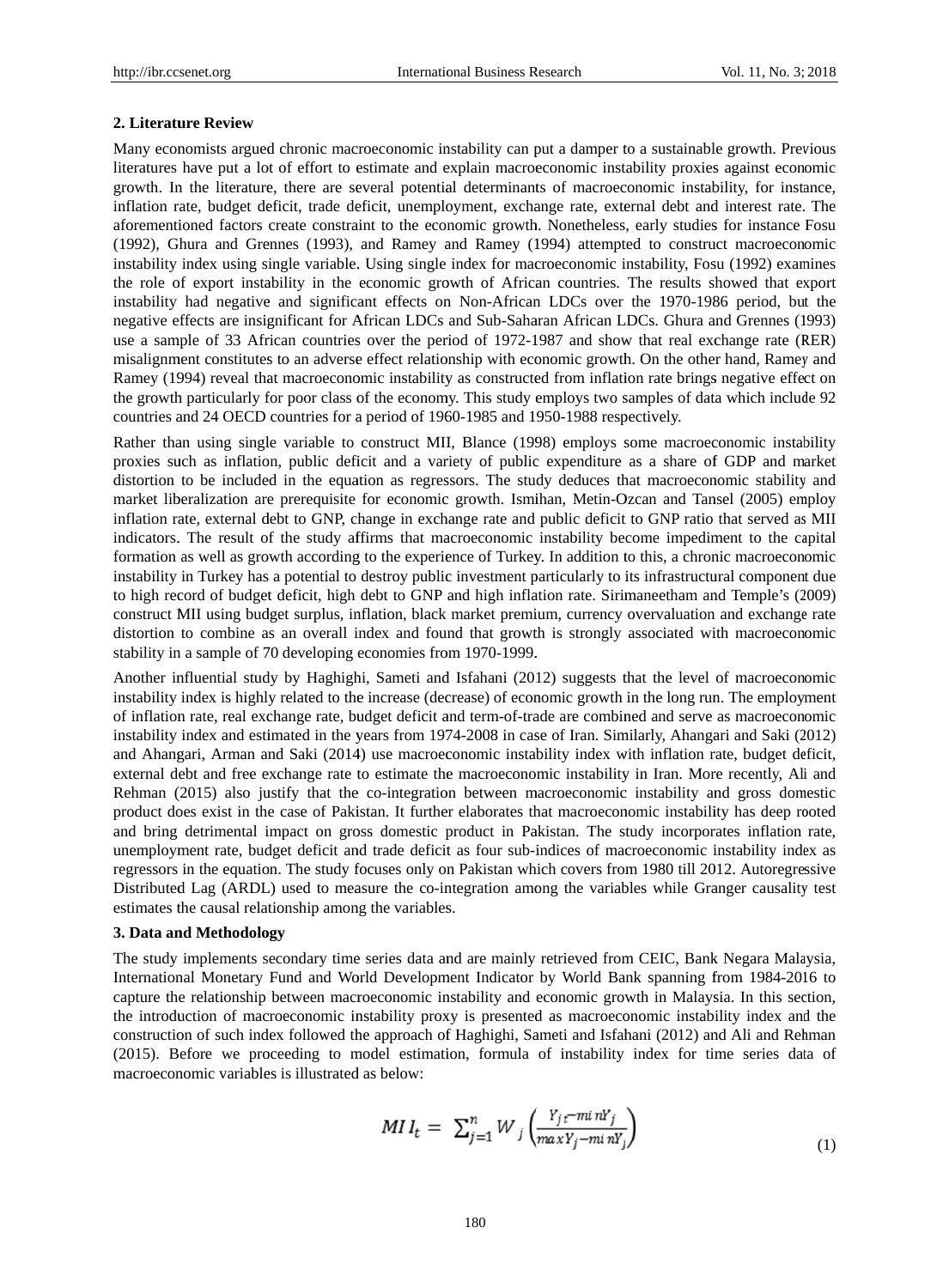where  $i = \{1, 2, ..., n\}$ ,  $W_j$  represents a set of macroeconomic instability variables at time  $t$ ;  $Y_{jk}$  represents actual value of " $Y_j$ " at time  $t_j$  min' and  $\max Y_j$  represents the maximum and minimum value of series " $Y_j$ " respectively throughout the period of study. The computed value of the composite index is limited to zero and one, with zero represents stability and one represents extreme instability (Ali and Rehman, 2015).

To estimate the impact of MII on economic performance, a set of conditioning variables, namely total labor force  $(TLF)$ , secondary school enrolment (SSE) and foreign direct investment (FDI) are included in the model and it is specified as follow:

$$
GDPPC_t = \alpha + \beta_1 TLF_t + \beta_2 SSE_t + \beta_3 FDI_t + \beta_4 MIL_t + \varepsilon_t
$$
\n<sup>(2)</sup>

where.

 $GDPPC =$  gross domestic product per capita;

 $TLF = total$  labor force.

 $SSE$  = secondary school enrolment, and

 $FDI$  = foreign direct investment.

Meanwhile,  $\alpha$  is the constant term,  $\beta_1$  to  $\beta_3$  are the coefficients of conditioning variables and  $\beta_4$  is the coefficient of macroeconomic instability index and  $e_t$  is random error term. The effect of total labour force is expected to be positive because the increasing size of the workforce is giving an opportunity to gain economic expansion and accelerate gross domestic product in the statement of Amir, Khan and Bilal (2015). Besides, the impact of secondary school enrolment is expected to be positive because educated labor force can be productive and thus, bring benefit to the economy (Amir, Khan and Bilal, 2015). As for foreign direct investment, the coefficient is expected to be positive. Khor (2000) suggests that transfer of improved technology from developed countries to developing countries improve quality of factor of production and therefore, increases exports and savings which further stimulates investment and employment for higher economic performance. On the other hand, macroeconomic instability index is expected to have negative impact on the output since the increase in the index value means instability which can harm economic performance and vice-versa.

## **4. Result and Data Analysis**

Here, MII is constructed for the case of Malaysia from the following variables: unemployment, inflation rate, budget deficit as percentage of per GDP, trade deficit and exchange rate depreciation rate. These variables are identified from the literature (Haghighi, Sameti and Isfahani; 2012; Ali and Rehman, 2015) as important components of MII. Equal weightage is attached to each variable. The constructed MII is plotted in Figure 1. It is evident from Figure 1 that over the 1984 – 2016 period, MII reaches its height at 0.66 in the year 1998. The next highest value is 0.59 which is registered for 2008. Note that corresponding to these MII peaks are associated to the Asian Financial Crisis and US Subprime Mortgage Crisis respectively, which had resulted in negative growth rate for GDP of Malaysia in 1999 (-7.40%) and 2010 (-1.50%). Thus, it may be said that MII value that is approaching 0.60 is alarming.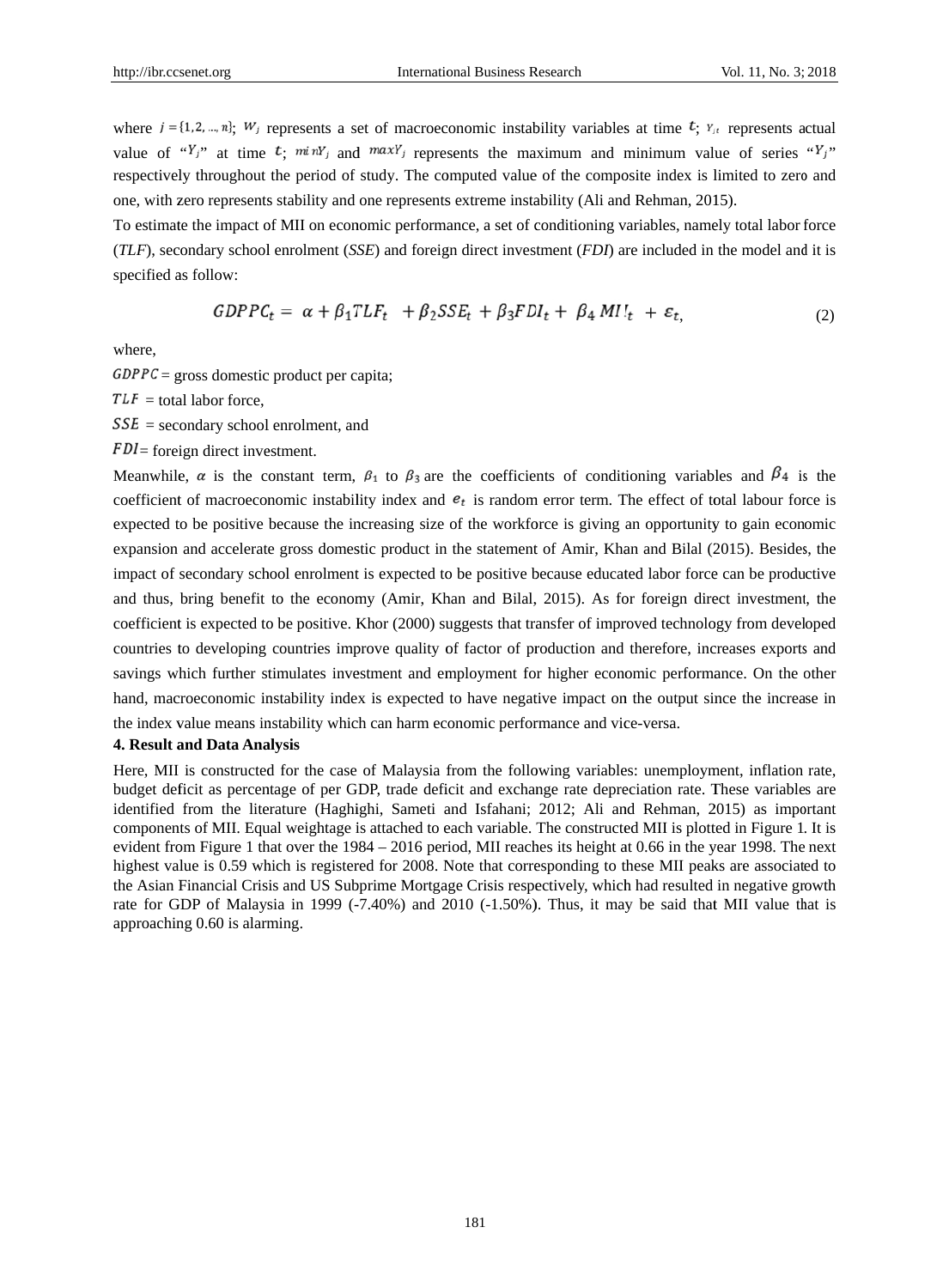

Figure 1. Macroeconomic Instability Index (MII) for Malaysia

Source: Authors' calculation.

Having constructed the MII, the next task is to examine its impact on economic performance as proxied by gross domestic product per capita. For this purpose, a set of control variables as depicted in Equation (2) are included in this study (Ali and Rehman, 2015). Table 1 provides a summary of the descriptive statistics of the dependent and independent variables as shown in Equation (2) for a sample of 1984-2016. Overall, the gross domestic product per capital (GDPPC), total labor force (TLF), secondary school enrolment (SSE) and foreign direct investment (FDI) are all normally distributed. This is known from the Jarque-Bera test results, which are all less than 0.05 in probability and therefore, the null hypothesis of normal distribution cannot be rejected.

Table 1. Descriptive Statistics

|                    | GDPPC <sup>a</sup> | TLF <sup>b</sup> | SSE <sup>b</sup> | FDI <sup>a</sup> | MII  |
|--------------------|--------------------|------------------|------------------|------------------|------|
| <b>Mean</b>        | 21840.02           | 9294.57          | 2056.59          | $4.90E + 09$     | 0.45 |
| <b>Median</b>      | 21997.83           | 9144.75          | 2176.86          | $4.00E + 09$     | 0.45 |
| <b>Maximum</b>     | 35035.04           | 14684.00         | 3037.93          | $1.51E+10$       | 0.66 |
| <b>Minimum</b>     | 11485.53           | 5431.40          | 1141.39          | $1.15E + 08$     | 0.15 |
| Std. Dev.          | 7430.32            | 2676.24          | 590.48           | $3.96E + 09$     | 0.14 |
| Jarque-Bera        | 1.97               | 2.10             | 3.03             | 3.76             | 2.06 |
| <b>Probability</b> | 0.37               | 0.35             | 0.22             | 0.15             | 0.36 |
|                    |                    |                  |                  |                  |      |

Notes. <sup>a</sup> in US\$. <sup>b</sup> in thousand units. Jarque-Bera is a test statistic for testing whether the series is normally distributed.

Prior to the estimation of Equation (2), it is important to check the integration order of the variables. If all variables are integrated of order zero, which means they are stationary at their levels, then the equation can be estimated using the ordinary least squares (OLS) technique. Alternatively, if they are integrated of order 1, when they achieve stationarity only after doing first differencing, then OLS could be applied if and only if they are cointegrated. However, if the variables are integrated of mixed orders of zero and one, then Autogressive Distributive Lag (ARDL) technique should be applied. To identify the integration order, this study adopts the Dickey-Fuller Test with Generalized Least Squares Detrending (DFGLS) of Elliot, Rothenberg, and Stock (1996). DFGLS stationarity test is essentially a modification of the commonly applied Augmented Dickey-Fuller (ADF) test in which the data are detrended beforehand. In this test, the null hypothesis of non-stationary series is contrasted with the alternative hypothesis of stationary series. The null hypothesis is rejected for test statistic that is smaller than the critical values obtained from MacKinnon simulations. Otherwise, the null hypothesis is maintained. The DFGLS results are presented in Table 2.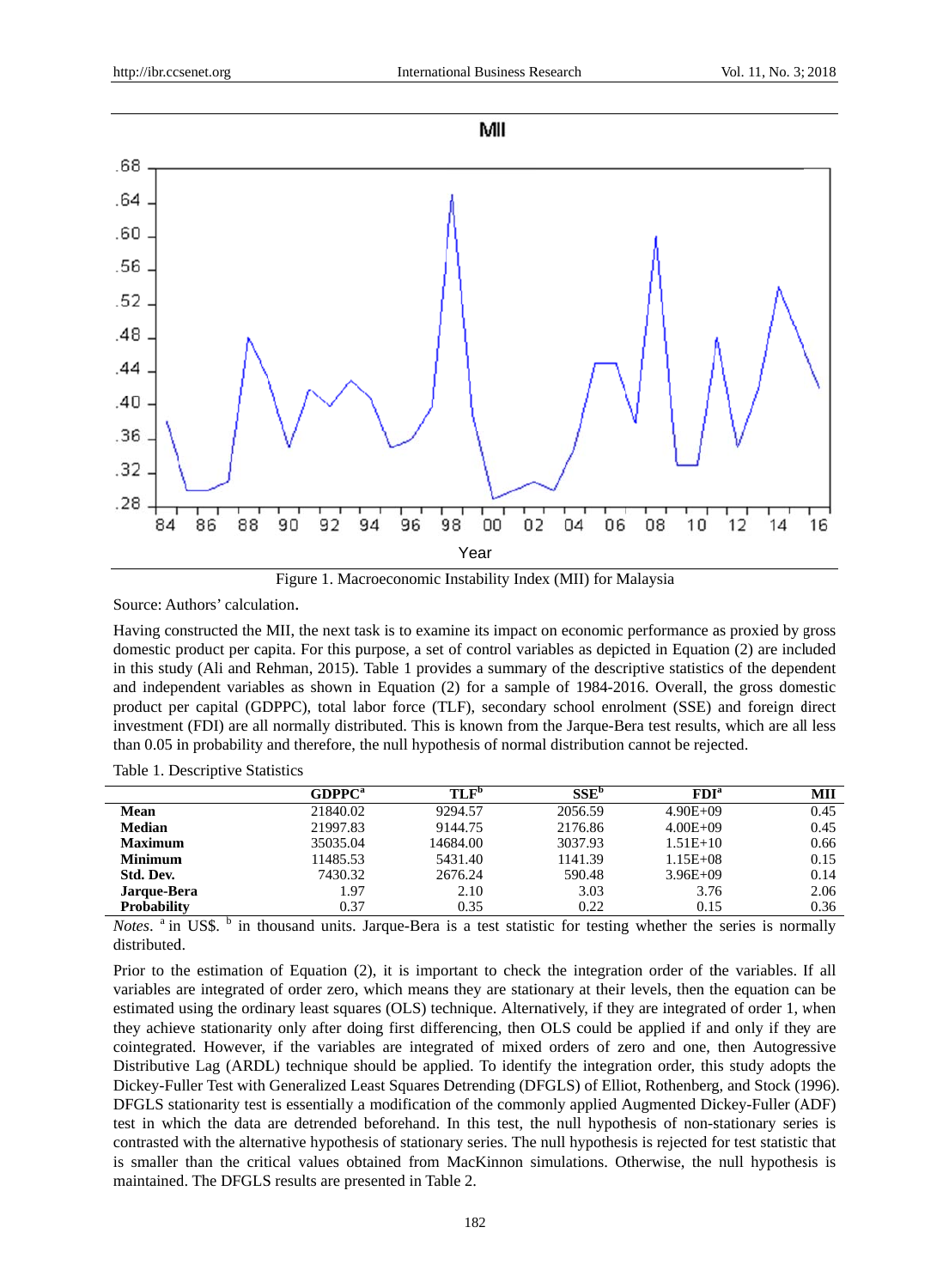Table 2 shows that GDPPC, SSE and TLF are not stationary in their levels, as the null hypothesis of stationary series could not be rejected at 5% significance level. However, their achieved stationarity after taking the first difference. Thus, it can be concluded that theses variables are integrated of order 1. On the other hand, FDI and MII are determined to be stationary in their levels. So, they are considered as integrated of order zero. With these findings, since the variables are integrated with mixed orders of zero and one, ARDL technique rather than OLS technique is more appropriate to be adopted for the estimation of Equation (2). Thus, the ARDL technique which is available at EViews 9 is performed and the results obtained are reported in Table 3.

Table 2. Integration Order as Identified by DFGLS Stationarity Test

| <b>Variable</b> | Level <sup>a</sup> | <b>First Difference</b> <sup>b</sup> | <b>Integration Order</b> |
|-----------------|--------------------|--------------------------------------|--------------------------|
| <b>GDPPC</b>    | $-2.58$            | $-4.13***$                           |                          |
| <b>SSE</b>      | $-2.16$            | $-5.41***$                           |                          |
| <b>TIF</b>      | $-1.63$            | $-2.03*$                             |                          |
| <b>FDI</b>      | $-4.16***$         |                                      |                          |
| MII             | $-5.02***$         | -                                    |                          |

Notes. <sup>a</sup> The test is estimated with Intercept and Trend. <sup>b</sup> The test is estimated with Intercept. \*\* and \*\*\* indicate rejection of the null hypothesis at 5 and 1% significance levels respectively.

Table 3. Estimated ARDL Model

#### **General Information**

Dependent Variable: GDPPC Included observations: 29 after adjustments Maximum dependent lags: 4 (Automatic selection) Model selection method: Akaike info criterion (AIC) Dynamic regressors (4 lags, automatic): SSE TLF FDI MII Number of models evaluated: 2500 Selected Model: ARDL(4, 4, 4, 4, 2)

HAC standard errors & covariance (Bartlett kernel, Newey-West fixed bandwidth =4.0000)

| <b>Variable</b>                       | Coefficient | t-Statistic      | <b>Probability</b> |
|---------------------------------------|-------------|------------------|--------------------|
| $GDPPC_{t-1}$                         | 1.29        | 5.40             | 0.00               |
| $GDPPC_{t-2}$                         | $-0.98$     | $-3.61$          | 0.01               |
| $GDPPC_{t-3}$                         | 1.12        | 5.99             | 0.00               |
| $GDPPC_{t-4}$                         | $-0.62$     | $-4.42$          | 0.01               |
| SSE                                   | 0.00        | $-2.08$          | 0.08               |
| $SSE_{t-1}$                           | 0.01        | 5.24             | 0.00               |
| $SSE_{t-2}$                           | 0.00        | $-1.10$          | 0.31               |
| $SSE_{t-3}$                           | 0.00        | 2.36             | 0.06               |
| $SSE_{t-4}$                           | 0.00        | 1.47             | 0.19               |
| <b>TLF</b>                            | $-1.74$     | $-3.97$          | 0.01               |
| $TLF_{t-1}$                           | 1.91        | 4.22             | 0.01               |
| $TLF_{t-2}$                           | $-0.07$     | $-0.11$          | 0.92               |
| $TLF_{t-3}$                           | 3.25        | 3.94             | 0.01               |
| $TLF_{t-4}$                           | $-5.98$     | $-7.72$          | 0.00               |
| <b>FDI</b>                            | 0.00        | 3.84             | 0.01               |
| $FDI_{t-1}$                           | 0.00        | 0.20             | 0.85               |
| $FDI_{t-2}$                           | 0.00        | 8.82             | 0.00               |
| $FDI_{t-3}$                           | 0.00        | $-1.79$          | 0.12               |
| $FDI_{t-4}$                           | 0.00        | 10.36            | 0.00               |
| <b>MII</b>                            | $-4490.55$  | $-5.03$          | 0.00               |
| $MI_{t-1}$                            | $-6096.83$  | $-3.14$          | 0.02               |
| $MII_{t-2}$                           | $-1335.41$  | $-2.23$          | 0.07               |
| Constant                              | 10638.60    | 10.81            | 0.00               |
| <b>Evaluation Criteria</b>            |             | <b>Statistic</b> | <b>Probability</b> |
| Adjusted $R^2$                        |             | 0.99             |                    |
| <b>F</b> Test of Overall Significance |             | 1265.09          | 0.00               |
| Jarque-Bera                           |             | 0.15             | 0.93               |
| <b>Breusch-Godfrey LM Test</b>        |             | 4.22             | 0.10               |
| <b>Breusch-Pagan-Godfrey</b>          |             | 2.65             | 0.11               |

As seen in Table 3, the optimal lags for GDPPC, SSE, TLF, FDI and MII are 4,4,4,4 and 2 respectively. These lags are selected based on Akaike information criterion. The selected model has passed through a battery of diagnostic tests on the model's residuals. Specifically, the residuals are normally distributed by the Jarque-Bera test, since the probability of the test statistic is 0.00, which is less than conventional significance level, for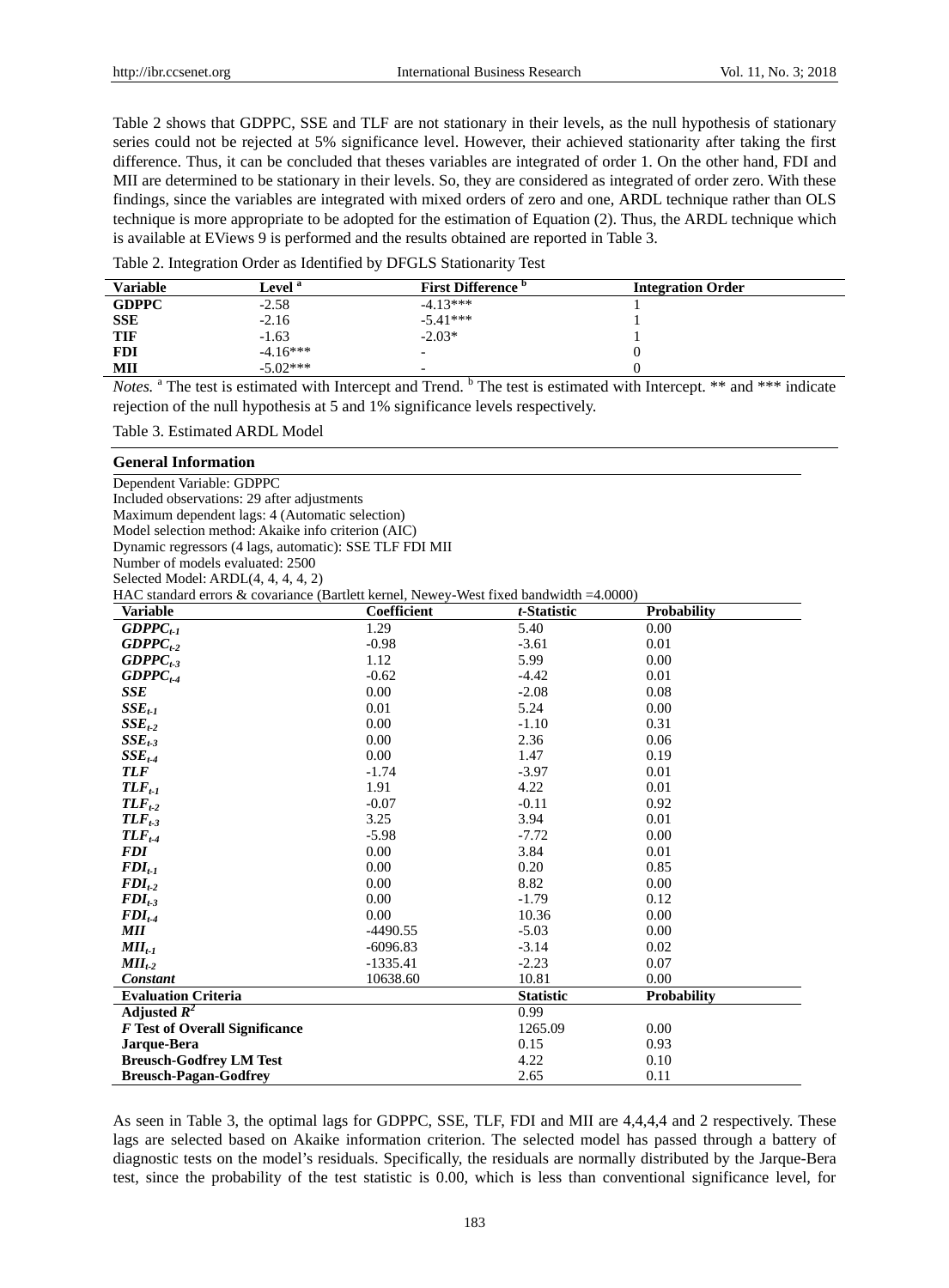instance 0.10. Besides, the Breusch-Godfrey LM Serial Correlation Test result indicates no serial correlation in residuals. Meanwhile, the Breusch-Pagan-Godfrey heteroscedasticity Test result shows no heteroscedasticity in the residuals. The F-statistics reveals the overall significance of the included independent variables and the R2 value indicates that these variables can explained 99% of the variations in the dependent variables, i.e., GDPPC. Thus, this model has fitted the data excellence well and it is thus suitable for interpretation.

The results as shown in the middle panel of Table 3 indicate that GDPPC is significantly affected by the present and past values of itself and all the control variables. Moreover, the variable of interest in this study, i.e., MII has negative effects on GDPPC and the effects are significance at 10% level. In this respect, GDPPC is also significantly affected by the present (MII<sub>t</sub>) and the two past values ( $\text{MII}_{t-1}$ ,  $\text{MII}_{t-2}$ ). This means MII has predictive power against GDPPC as early as two periods ahead. In addition, as the current value of GDPPC is significantly affected by the two lagged values of MII, this is essentially meaning that GDPPC is Granger caused by MII.

# **5. Conclusion**

The economic performance of Malaysia was affected by a series of financial crises that had induced macroeconomic instability in the country, which in turn immensely dampened the nation's economic growth rate. For instance, the negative effect of 1997 Financial Crisis and the 2008 US Subprime Mortgage Crisis caused Malaysian economy to perform poorly. Typically, Malaysia gross domestic product experienced an economy contraction of 7.4% in 1998. Malaysian production growth was exposed to high inflation, excessive budget deficit and negative trade balance when the economy slumped into recession in 1997. Hence, it is obvious that Malaysia needs an indicator to monitor the nation's economic performance from time to time. In this conjunction, Macroeconomic Instability Index (MII) is an important indicator of a country's economic condition.

This study is taken up to construct the MII for the case of Malaysia. The variables adopted to construct this index include unemployment, inflation rate, budget deficit as percentage of per GDP, trade deficit and exchange rate depreciation rate. The constructed MII shows two spikes at 1998 (MII=0.66) and 2008 (MII=0.59), which correspond to the Asian Financial Crisis and US Subprime Mortgage Crisis respectively, that had resulted in negative growth rate for GDP of Malaysia in 1999 and 2010. Results obtained from further analysis by the ARDL technique show that MII has negative and significance effects on economic performance. Moreover, it is found that MII has predictive power against economic performance as early as two periods ahead.

The constructed MII could serve as end-product for policy purposes or intermediate-product for other economic and finance studies. The potential users of this new index include governments, exporters, foreign direct investors, international firms, corporations, bankers, fund managers, stock market and foreign exchange markets participants.

#### **Acknowledgement**

The authors acknowledge UNIMAS for its special research grant, F01/SpFRC/1435/1613.

### **References**

- Ahangari, A., & Saki, A. (2012). A study on the effect of macroeconomic instability index on private investment in Iran. *Management Science Letters, 2,* 1939-1946. https://doi.org/10.5267/j.msl.2012.06.028
- Ahangari, A., Arman, A., & Saki, A. (2014). The estimation of Iran's macroeconomics instability index. *Management Science Letters, 4,* 871-882. https://doi.org/10.5267/j.msl.2014.4.003
- Ali, A., & Rehman, H. U. (2015). Macroeconomic instability and its impact on gross domestic product: An empirical analysis of Pakistan. *Pakistan Economic and Social Review, 53*(2), 285-316.
- Amir, H., Khan, M., & Bilal, K. (2015). Impact of educated labor force on economic growth of Pakistan: A human capital perspective. *Journal of Natural and Social Sciences, 4*(4), 814-831.
- Blance, S. R. (1998). Macroeconomic stability and economic growth: the case of Spain. *Applied Economics Letters, 5*(9), 587-591. https://doi.org/10.1080/758529505
- Elliot, G., Rothenberg, T. J., & Stock, J. H. (1996). Efficient Tests for an Autoregressive Unit Root, *Econometrica, 64,* 813-836. https://doi.org/10.2307/2171846
- Fosu, A. K. (1992). Effect of export instability on economic growth in Africa. *The Journal of Developing Areas, 26*(3), 323-332.
- Ghura, D., & Grennes, T.J. (1993). The real exchange rate and macroeconomic performance in Sub-Saharan Africa. *Journal of Development Economics, 42,* 155-174. https://doi.org/10.1016/0304-3878(93)90077-Z
- Haghighi, H. K., Sameti, M., & Isfahani, R. D. (2012). The effect of macroeconomic instability on economic